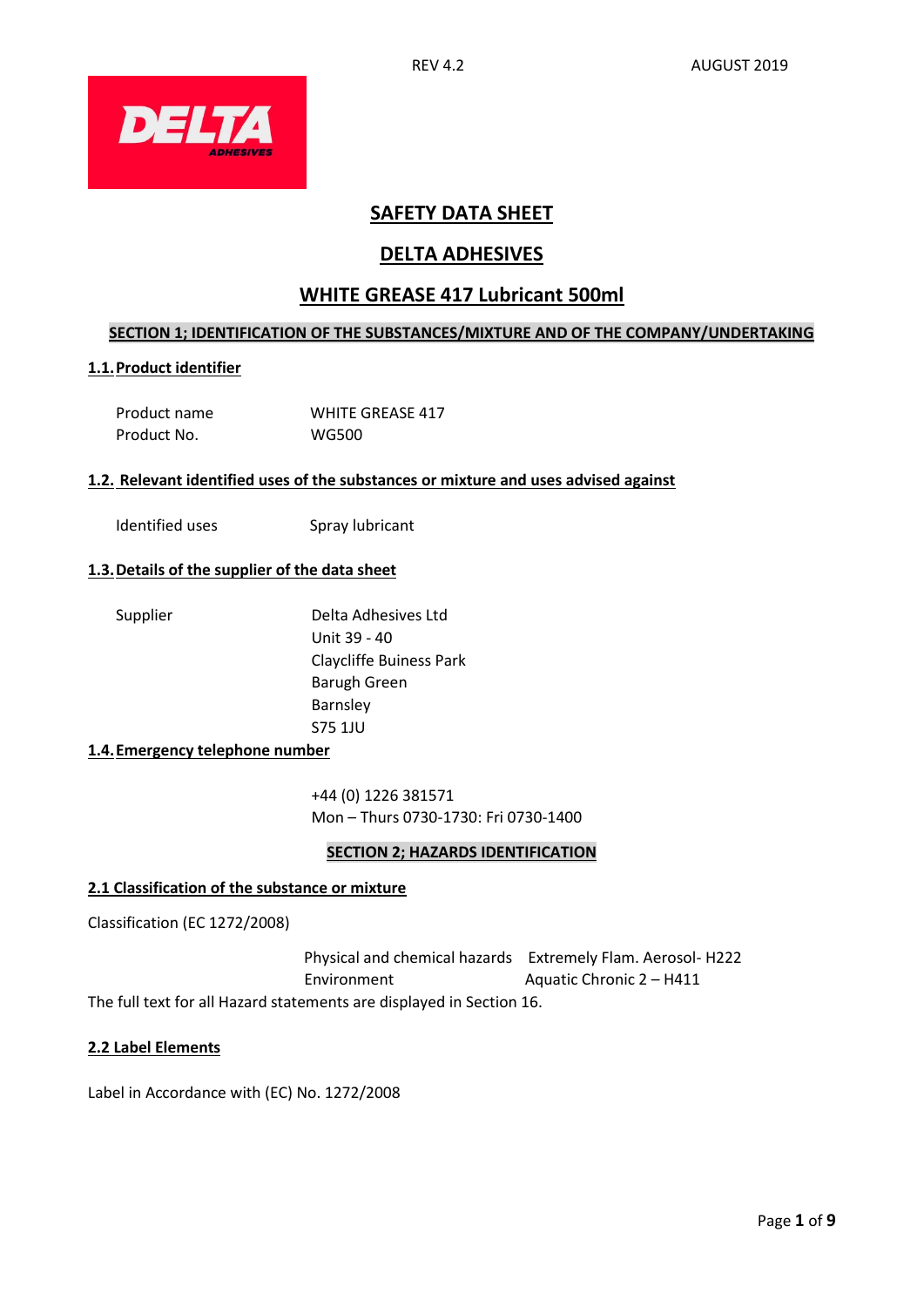



| Danger                                          |
|-------------------------------------------------|
|                                                 |
| Extremely flammable aerosol.                    |
| Pressurized container: may burst if heated      |
| Toxic to aquatic life with long lasting effects |
|                                                 |

# **Precautionary Statements**

|   | P <sub>102</sub> | Keep out of reach of children                      |
|---|------------------|----------------------------------------------------|
|   | P210             | Keep away from heat/sparks/open flames/hot         |
|   |                  | surfaces - No Smoking.                             |
|   | P <sub>251</sub> | Pressurized container: Do not pierce or burn, even |
|   |                  | after use.                                         |
|   | P <sub>273</sub> | Avoid release to the environment                   |
|   | P281             | Use personal protective equipment as required      |
| ٠ | P501             | Dispose of contents/container in accordance with   |
|   |                  | Local Regulations.                                 |

#### **Supplementary precautionary statements**

| P273             | Avoid release to the environment.                                |
|------------------|------------------------------------------------------------------|
| P <sub>264</sub> | Wash contaminated skin thoroughly after handling.                |
|                  | P305+351+338 IF IN EYES: Rinse cautiously with water for several |
|                  | minutes. Remove contact lenses, if present and easy              |
|                  | to do.Continue Rinsing.                                          |
| P308+313         | If exposed or concerned: Get medical advice/attention            |
| P403             | Store in a well-ventilated place                                 |
| P410+412         | Protect from sunlight. Do not expose to temperatures             |
|                  | Exceeding 50°C/122°F.                                            |

# **2.3. Other hazards**

Pressurised container. Protect from sunlight and do not expose to temperatures exceeding 50°C.

Do not pierce or burn even after use. Do not spray on naked flame or any incandescent material – NO SMOKING.

# **SECTION 3: COMPOSITION/INFORMATION ON INGREDIENTS**

#### **3.2 Mixtures**

ZINC OXIDE 2-10% CAS-No.: 1314-13-2 EC No.: 215-222-5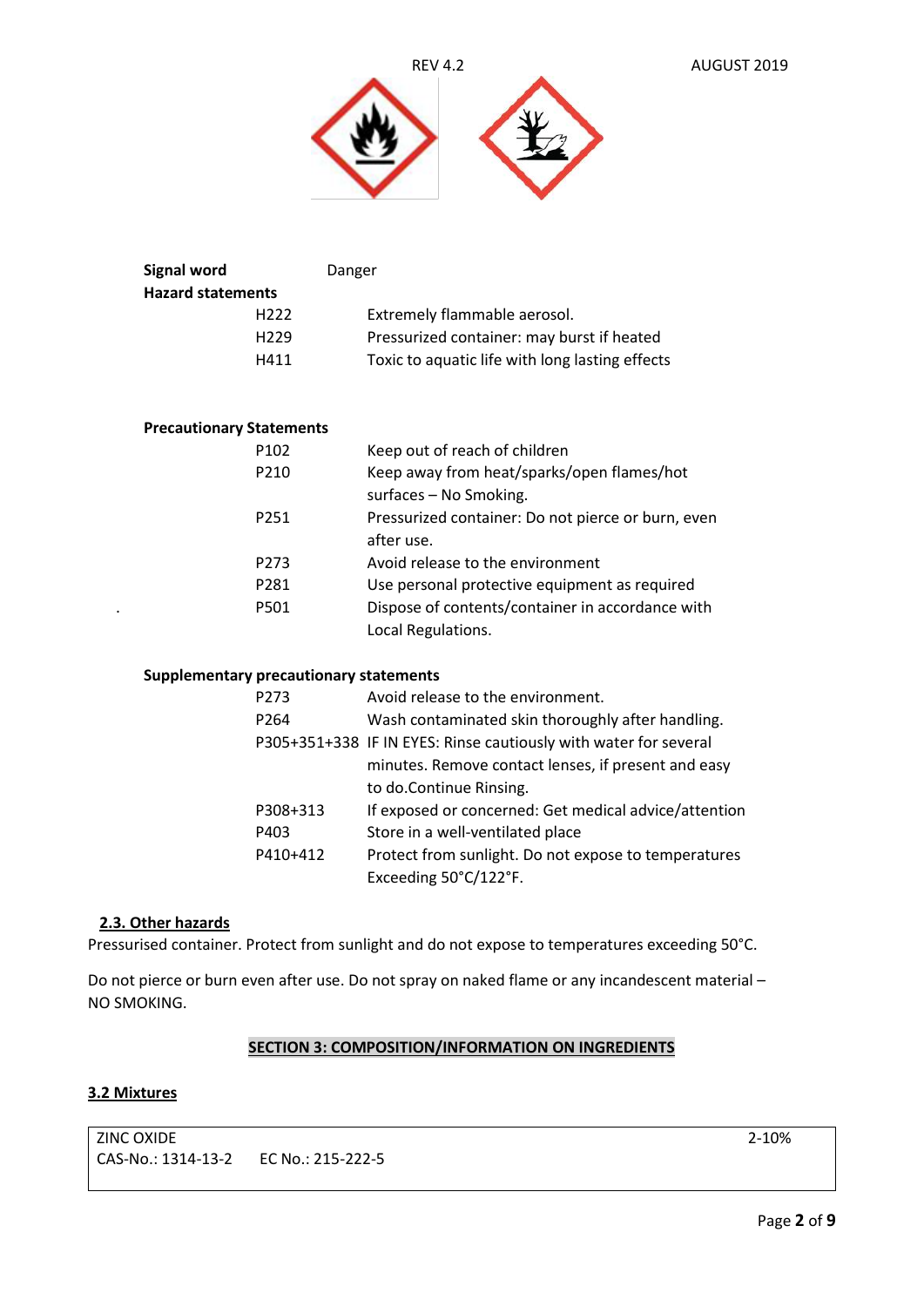Classification (EC 1272/2008) Aquat Chronic 1 – H410

| PETROLEUM GASES LIQUIFIED     |                   | 30-60% |
|-------------------------------|-------------------|--------|
|                               |                   |        |
|                               |                   |        |
| CAS- No.: 68476-85-7          | EC No.: 270-704-2 |        |
|                               |                   |        |
| Classification (EC 1272/2008) |                   |        |
| Flam. Gas 1- H220             |                   |        |

The full text for all hazard statements are displayed in Section 16.

# **SECTION 4: FIRST AID MEASURES**

#### **4.1 Description of first aid measures**

#### **General information**

Move the exposed person to fresh air at once. Get medical attention if any discomfort continues.

#### **Inhalation**

Move the exposed person to fresh air at once. When breathing is difficult, properly trained personnel may assist affected person by administering oxygen. Keep the affected person warm and at rest. Get prompt medical attention.

#### **Ingestion**

DO NOT induce vomiting. Get medical attention immediately

#### **Skin contact**

Wash the skin immediately with soap and water. Promptly remove clothing if soaked through and wash as above. Get medical attention if any discomfort continues.

#### **Eye Contact**

Rinse cautiously with water for several minutes. Remove contact lenses, if present and easy to do. Continue rinsing.

# **4.2 Most important symptoms and effects, both acute and delayed**

No data available

# **4.3 Indication of any immediate medical attention and special treatment needed**

# **SECTION 5: FIREFIGHTING MEASURES**

# **5.1 Extinguishing media**

Extinguishing media

Fire can be extinguished using: foam; carbon dioxide; dry powder

# **5.2 Special hazards arising from the substance or mixture**

Unusual fire & Explosion hazards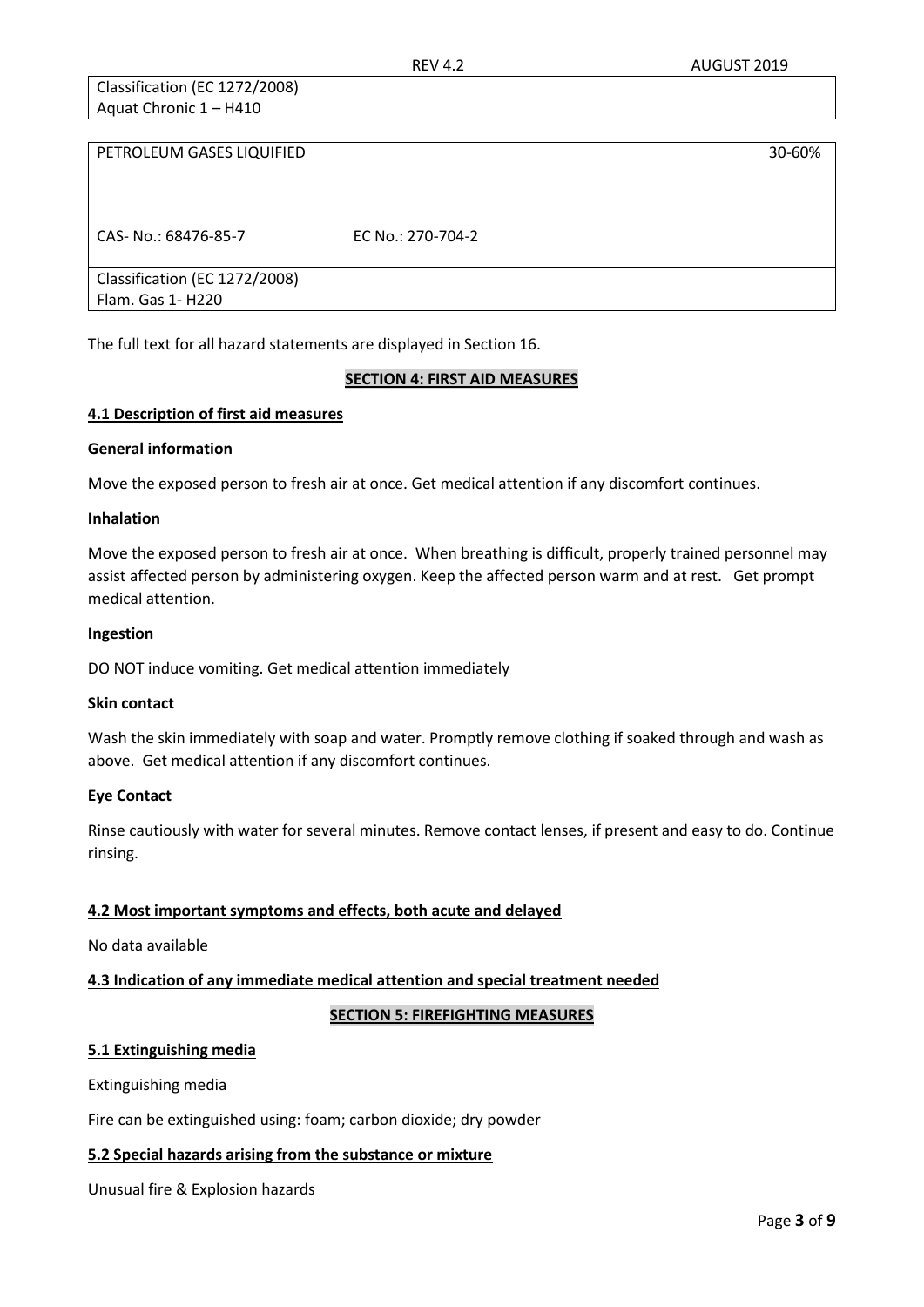Aerosol cans may explode in fire.

# **5.3 Advice for firefighters**

Wear self contained breathing apparatus for fire fighting if necessary.

#### **SECTION 6: ACCIDENTAL RELEASE MEASURES**

#### **6.1. Personal precautions, protective equipment and emergency procedures**

Avoid skin and eye contact. Ensure adequate ventilation. Wear personal protective equipment.

#### **6.2 Environmental precautions**

Avoid discharge into the environment if possible.

#### **6.3 Methods and material for containment and cleaning up**

Provide ventilation and confine spill. Do not allow runoff to sewer. Absorb in vermiculite, dry sand or earth, and place into containers.

#### **6.4 Reference to other sections**

Wear protective clothing as described in section 8 of this safety data sheet.

#### **SECTION 7: HANDLING AND STORAGE**

#### **7.1 Precautions for safe handling**

Keep away from heat, sparks and open flame. Avoid spilling, skin and eye contact. Ventilate well, avoid breathing vapours. Use approved respirator if air contamination is above accepted level.

#### **7.2. Conditions for safe storage, including any incompatibilities**

Aerosol cans: Must not be exposed to direct sunlight or temperatures above 50°C.

# **7.3 Specific end use(s)**

The identified uses for this product are detailed in Section 1.2.

#### **SECTION 8: EXPOSURE CONTROLS/PERSONAL PROTECTION**

#### **8.1 Control parameters**

| <b>Name</b>       | STD | $TWA - 8 Hrs$ |           | STEL - 15 Min |           | <b>Notes</b> |
|-------------------|-----|---------------|-----------|---------------|-----------|--------------|
| l PETROLEUM GASES | WEL | 1000          | 1250      | 1250          | 2180      |              |
| LIQUIFIED         |     | ppm (Sk)      | mg/m3(Sk) | ppm(Sk)       | mg/m3(Sk) |              |

WEL = Workplace exposure limits.

#### **8.2 Exposure controls**

#### **Protective equipment**



**Appropriate engineering controls**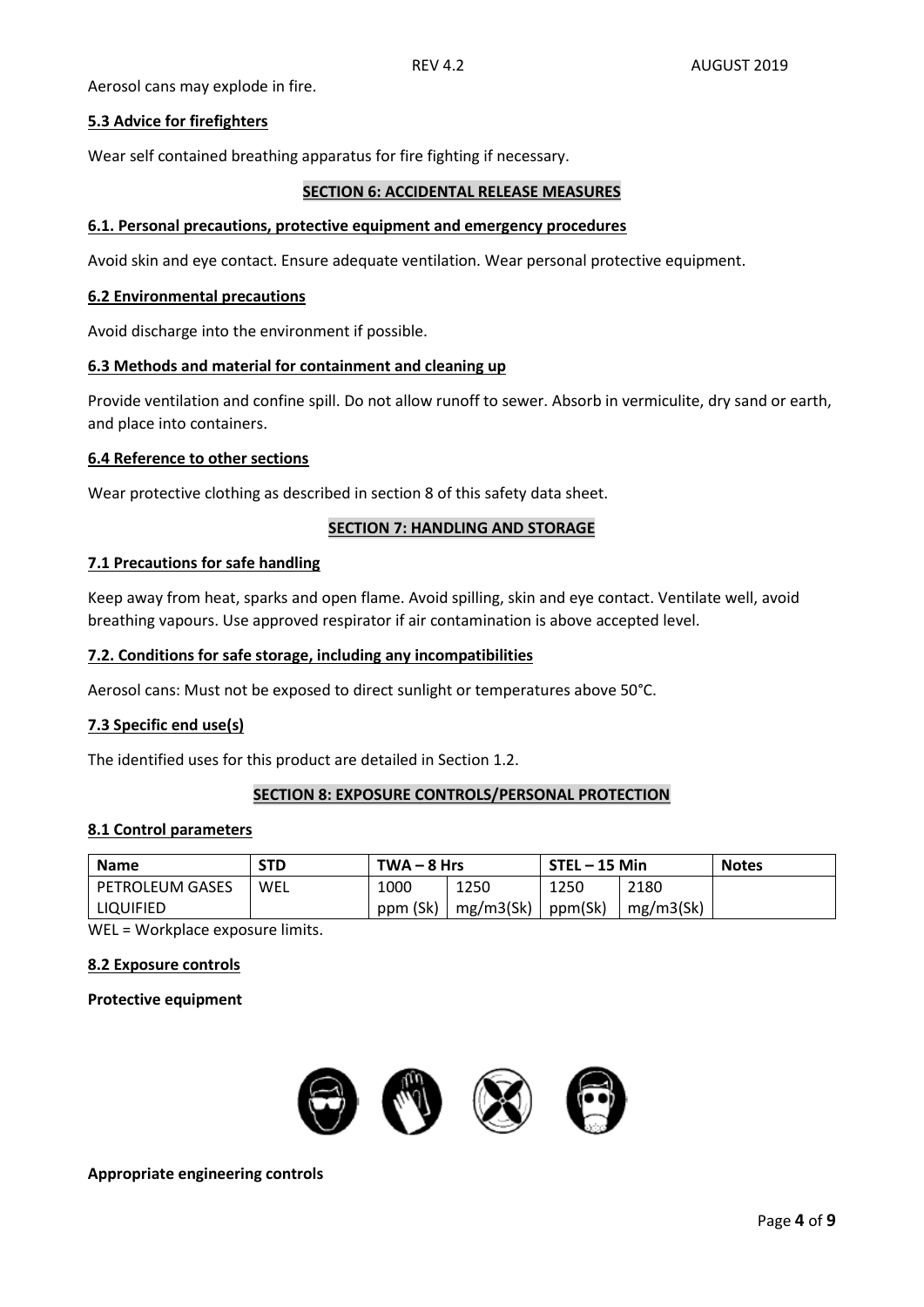# REV 4.2 AUGUST 2019

Observe any occupational exposure limits for the product or ingredients. As this product contains ingredients with exposure limits, process enclosures, local exhaust ventilation or other engineering controls should be used to keep worker exposure below any statutory or recommended limits, if use generates dust, fumes, gas, vapour or mist.

# **Eye/face protection**

Chemical splash goggles or face shield. Use equipment for eye protection tested and approved under appropriate government standards such as EN 166(EU).

#### **Hand protection**

Considering the data specified by the glove manufacturer, check during use that the gloves are retaining their protective properties and change them as soon as any deterioration is detected. Nitrile rubber.

#### **Other skin and body protection**

Wash hands and any other contaminated areas of the body with soap and water before leaving the work site. Wear protective clothing.

#### **Respiratory protection**

If ventilation is inadequate, suitable respiratory protection must be worn. Respiratory protection complying with an approved standard should be worn if a risk assessment indicates inhalation of contaminants is possible. Use respirators and components tested and approved under appropriate government standards such as CEN (EU).

#### **Hygiene measures**

DO NOT SMOKE IN WORK AREA! Wash hands at the end of each work shift and before eating, smoking and using the toilet. Promptly remove any clothing that becomes contaminated. When using do not eat, drink or smoke.

# **SECTION 9: PHYSICAL AND CHEMICAL PROPERTIES**

# **9.1 Information on basic physical and chemical properties**

| (a) Appearance                              | Aerosol.           |
|---------------------------------------------|--------------------|
| (b) Odour                                   | Hydrocarbon gas    |
| c) Odour Threshold                          | No data available  |
| $(d)$ pH                                    | No data available  |
| (e) Melting point/freezing point            | No data available  |
| (f) Initial boiling point and boiling range | 40 (°C)            |
| (g) Flash point                             | Estimated at -35°C |
| (h) Evaporation point                       | No data available  |
| (i) Flammability (solid gas)                | No data available  |
| (j) Upper/lower flammability                |                    |
| Or explosive limits                         | No data available  |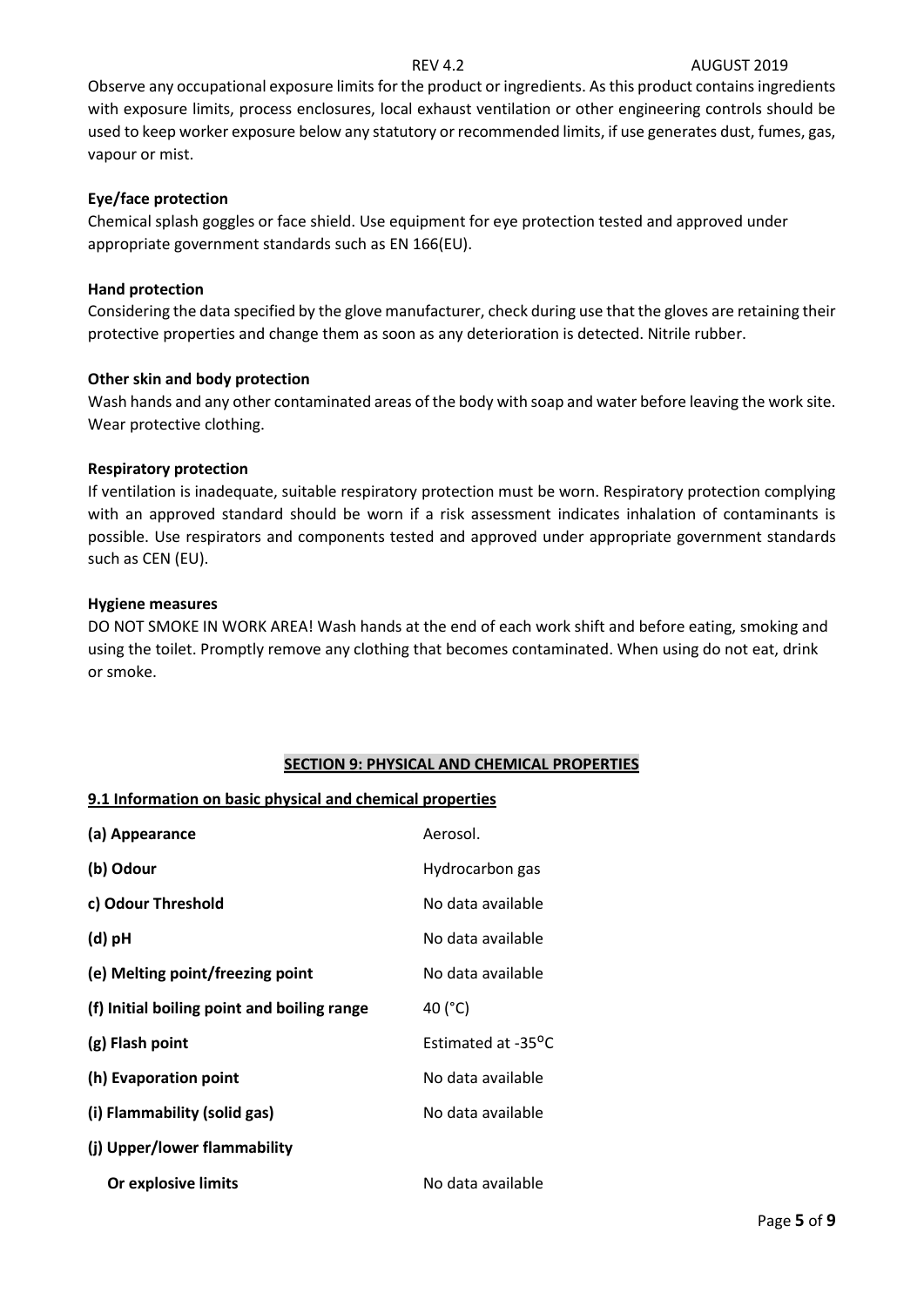| (k) Vapour pressure           | <b>REV 4.2</b><br>No data available | AUGUST 2019 |
|-------------------------------|-------------------------------------|-------------|
| (I) Vapour density            | No data available                   |             |
| (m) Relative density          | No data available                   |             |
| (n) Water solubility          | No data available                   |             |
| (o) Partition coefficient     |                                     |             |
| n-octanol/water               | No data available                   |             |
| (p) Auto-ignition temperature | No data available                   |             |
| (q) Decomposition temperature | No data available                   |             |
| (r) Viscosity                 | No data available                   |             |
| (s) Explosive properties      | No data available                   |             |
| (t) Oxidising properties      | No data available.                  |             |
|                               |                                     |             |

# **9.2 Other information**

Can pressure 70psi

# **SECTION 10: STABILITY AND REACTIVITY**

#### **10.1 Reactivity**

No data available

#### **10.2 Chemical stability**

Avoid heat, sparks, and flames, stable under normal conditions.

# **10.3 Possibility of hazardous reactions**

No data available

# **10.4 Conditions to avoid**

Avoid heat, flames and other sources or ignition. Avoid contact with: Strong oxidising agents, Strong alkalis and Strong mineral acids.

# **10.5 Incompatible materials**

Materials to avoid Strong acids, strong oxidising substances and strong alkalis.

#### **10.6 Hazardous decomposition products**

Fire creates: Toxic gases/vapours/fumes of: Carbon monoxide (CO); Carbon Dioxide (CO2)

# **SECTION 11: TOXICOLOGICAL INFORMATION**

# **11.1 Information on toxicological effects Other Health Effects** None known

**Inhalation** None known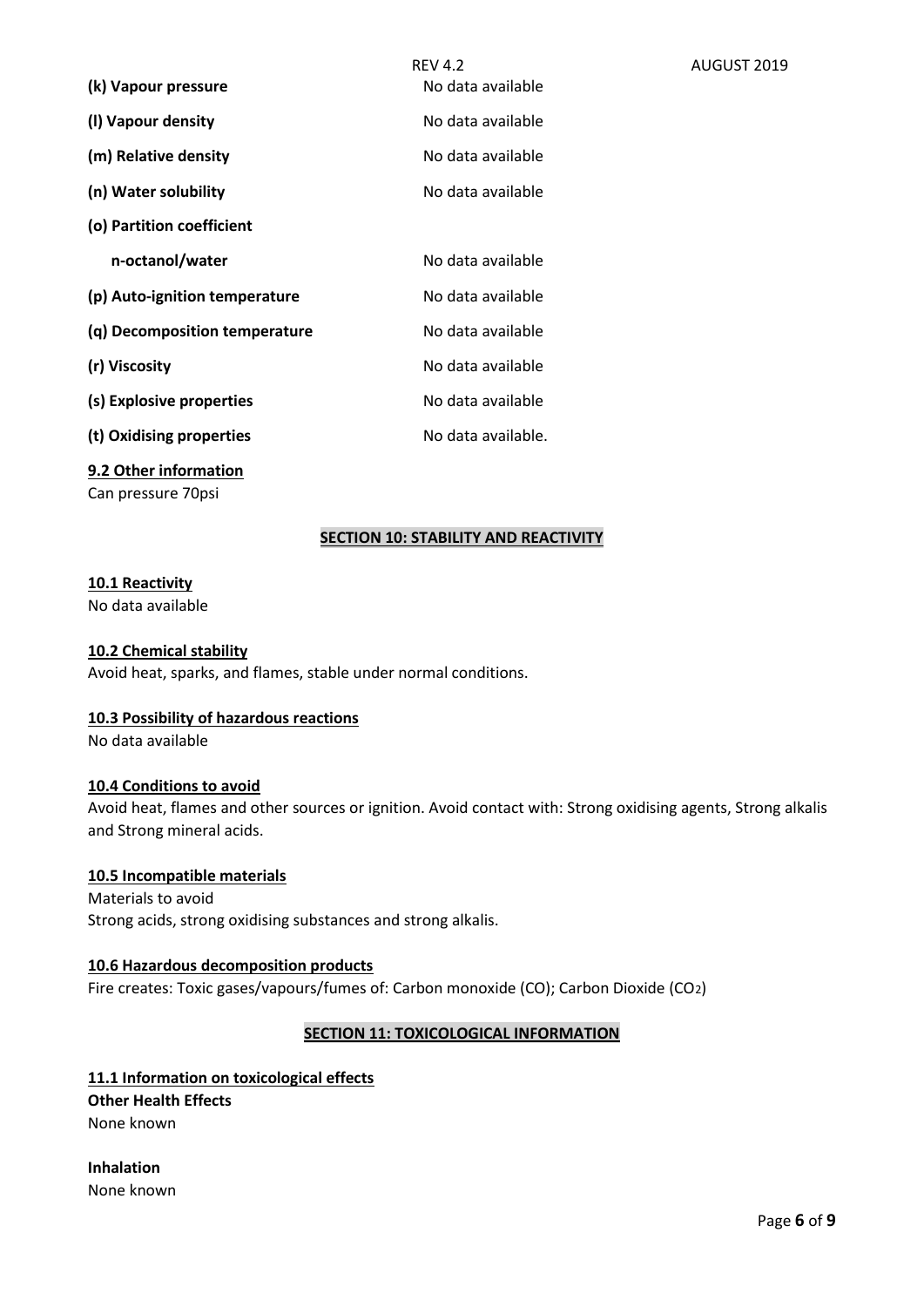# **Ingestion**

None known

**Skin contact**  None known

#### **Eye contact** None known

**Carcinogenicity**

Based on available data, classification not met IARC: None of the ingredients are listed or exempt

# **Reproductive toxicity**

Based on available data, classification not met

# **SECTION 12: ECOLOGICAL INFORMATION**

#### **Ecotoxicity**

Not regarded as dangerous to the environment. However, contamination of the aquatic or terrestrial environments should be avoided

#### **12.1 Toxicity** No data available

# **12.2 Persistence and degradability**

No data available

# **12.3 Bio accumulative potential**

No data available

# **12.4 Mobility in soil**

No data available

# **12.5 Results of PBT and vPvB Assessment**

No data available

# **12.6 Other adverse effects**

No data available

# **SECTION 13: DISPOSAL CONSIDERATIONS**

# **13.1 Waste treatment methods**

Empty containers must not be burned because of explosion hazard. Dispose of waste and residues in accordance with local authority requirements.

# **SECTION 14: TRANSPORT INFORMATION**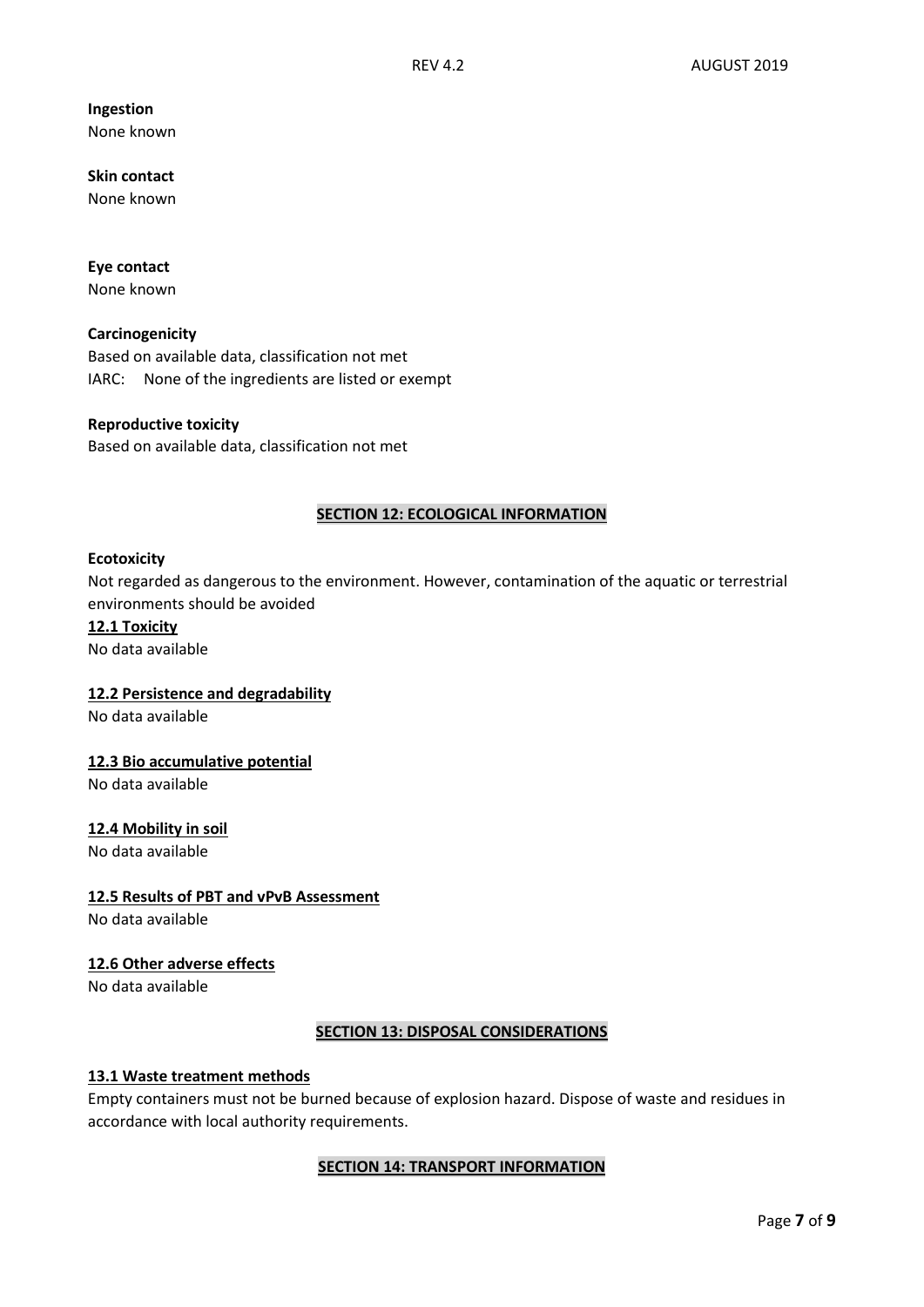# **14.1 UN Number**

| UN No. (ADR/RID/ADN) | 1950 |
|----------------------|------|
| UN No. (IMDG)        | 1950 |
| UN No. (ICAO)        | 1950 |

#### **14.2 UN proper shipping name**

Proper shipping name – AEROSOLS

#### **14.3 Transport hazard class(es)**

| ADR/RID/ADN class               | 2.1            |
|---------------------------------|----------------|
| ADR/RID/ADN class               | Class 2: Gases |
| ADR Label No                    | 2.1            |
| <b>IMDG Class</b>               | 2.1            |
| ICAO Class/division             | 2.1            |
| ICAO Subsidiary risk            | None           |
| <b>CEFIC TEC<sup>®</sup> No</b> | 20GSF          |
| Air Class                       | 2.1            |
| UK Road Class                   | 2.1            |
| <b>Transport labels</b>         | L.O.           |



# **14.4 Packing group**

Not applicable.

# **14.5 Environmental hazards**

Environmentally hazardous substance/marine pollutant. No.

# **14.6 Special precautions for user**

| <b>EMS</b>              | $F-D, S-U$ |
|-------------------------|------------|
| Tunnel restriction code | (D)        |

**14.7 transport in bulk according to Annex II of MARPOL73/78 and the IBC code.**  Not applicable

# **SECTION 15: REGULATORY INFORMATION**

# **15.1 Safety, health and environmental regulations/legislation specific for the substance or mixture:**

Labelling according to Regulation (EC) No 1272/2008 The chemicals (Hazard information and packaging for supply) regulations 2009 (S.I 2009 No. 716). Control of substances hazardous to health.

Approved code of practice.

Guidance notes

Workplace exposure limits EH40.